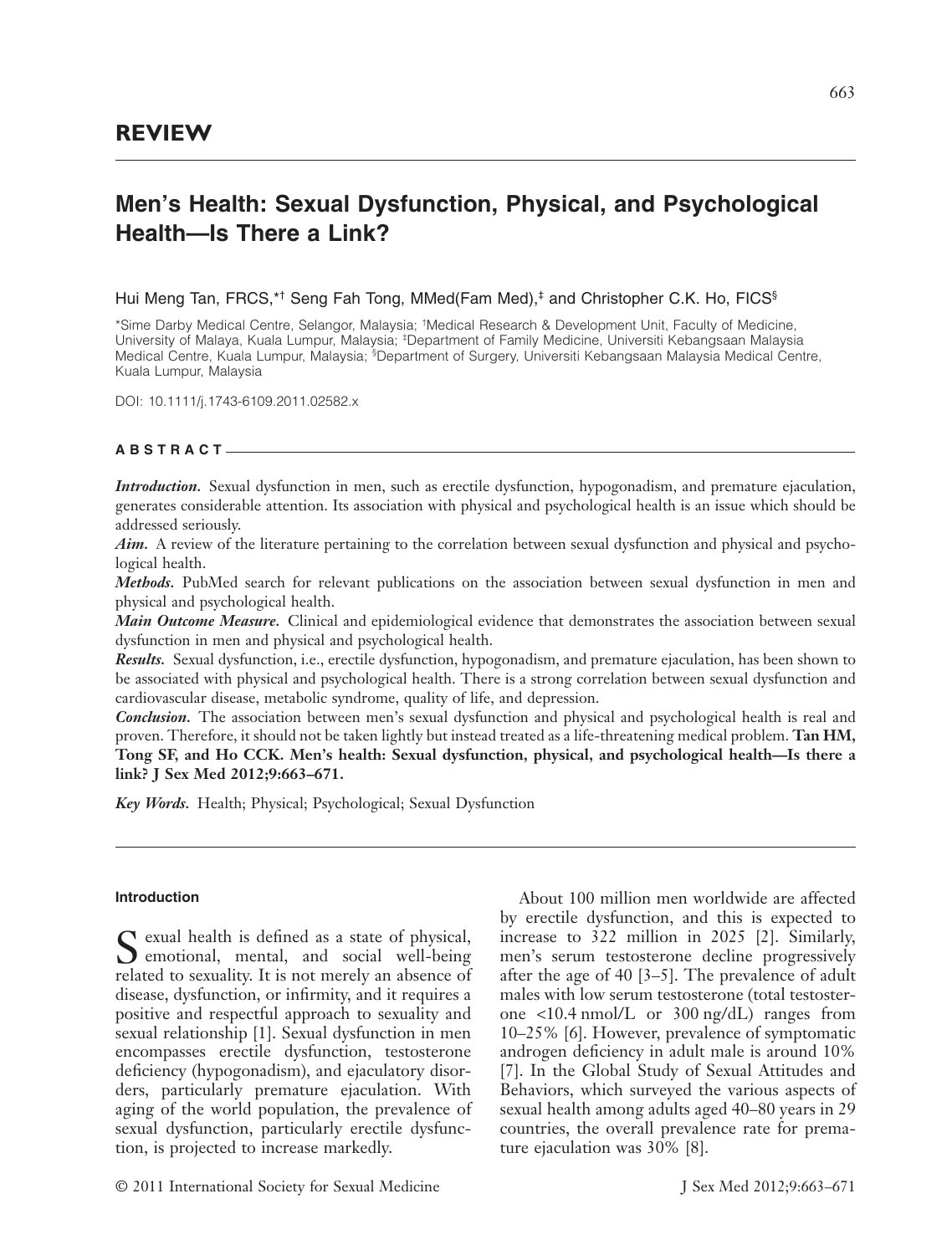Despite the availability of effective treatment for erectile dysfunction, testosterone deficiency, and premature ejaculation, a large group of men affected by sexual dysfunction are not receiving appropriate treatment [8]. It might be due to the skepticism of the relationship between sexual dysfunction and their overall health. In this review, we would like to explore the current evidence for the relationship between psychological and physical health.

# **Methods**

We conducted a literature search using PubMed from 1970 to 2010. The following Medical Subject Heading terms were used: "sexual dysfunction," "erectile dysfunction," "hypogonadism;" and "men" or "male;" and "quality of life" or "mental health" or "chronic disease" or "mortality" or "morbidity" or "epidemiology". This was supplemented by key words search using the following terms and their synonyms: "sexual health," "testosterone deficiency," "cardiovascular risk," "non communicable disease," "diabetes," "hypertension," "obesity," and "stroke". Inclusion criteria for article selection were: articles in English, studies (of any design) on sexual dysfunction in men, and publication in a peer-reviewed journal. The abstracts and full text of the articles, identified from the initial search, were reviewed by two authors independently, who subsequently reached a consensus on adding each included article. The reference lists of identified articles were reviewed manually for additional relevant articles. Additional studies, recommended by expert peer reviewers, were examined and added.

## **Sexual Dysfunction and Quality of Life (QoL)**

Many studies have shown that sexual dysfunction and QoL are closely interrelated [9–15]. Men bothered by sexual problem were more likely to have lower overall life satisfaction scores, mental health QoL scores, and vitality QoL scores. Perceived physical health was also found to be independently associated with sexual satisfaction and various sexual problems. Specifically, erectile dysfunction is the main male sexual problem associated with mental health QoL [9].

Sexual problems have also been attributed to other physical, clinical, and psychological factors [10,16]. Patients with erectile dysfunction had

been shown to have significant adverse effects on both physical and mental health dimension of QoL [12,13].

## **Sexual Dysfunction and Physical Health**

Many recent publications have clearly demonstrated that physical health is associated with sexual health. Numerous epidemiological studies have revealed a strong correlation between erectile dysfunction and cardiovascular risk factors that include hypertension, dyslipidemia, diabetes, and obesity [17–24].

Consistently, high prevalence of erectile dysfunction has been reported in men with comorbidities like cardiovascular disease, hypertension, diabetes, and stroke [25–29]. Similarly, men with erectile dysfunction are more likely to report having comorbid medical conditions [30–32]. In the original Men's Attitudes to Life Events and Sexuality (MALES) and Asian MALES studies, the prevalence for cardiovascular disease and diabetes were two to three times higher in men with erectile dysfunction compared with men without erectile dysfunction [30,32].

Current knowledge supports the notion that erectile dysfunction is a sentinel marker for cardiovascular disease and stroke [26,33–40]. This is attributed mainly to shared pathophysiological mechanism and arterial occlusion [33,37,41–46] and common risk factors [47–51]. It is believed that progressive occlusive disease should manifest early in smaller vessels in the penile bed before involving larger coronary vessels [20,37,38]. Further, the penile arteries are end arteries and are thus less able to compensate for decrease blood flow as does in the heart and brain. As such, patients with a recent onset of erectile dysfunction often do not complain of symptoms of cardiovascular disease, and patients with cardiovascular disease commonly give a history of preceding erectile dysfunction [20]. Erectile dysfunction can therefore be considered an early marker for cardiovascular risk and preclinical cardiovascular disease [52].

Many studies have revealed that obesity, i.e., high body mass index was associated with prevalence and progression of erectile dysfunction, indicating that obesity is a risk factor for cardiovascular disease [53,54]. Further, a study on the intervention of obese men aged 33–55 years revealed that reduction of  $\geq$ 10% of baseline body weight over 2 years correlated with a significant improvement in erectile function, resulting in reduction of cardiovascular risk [55].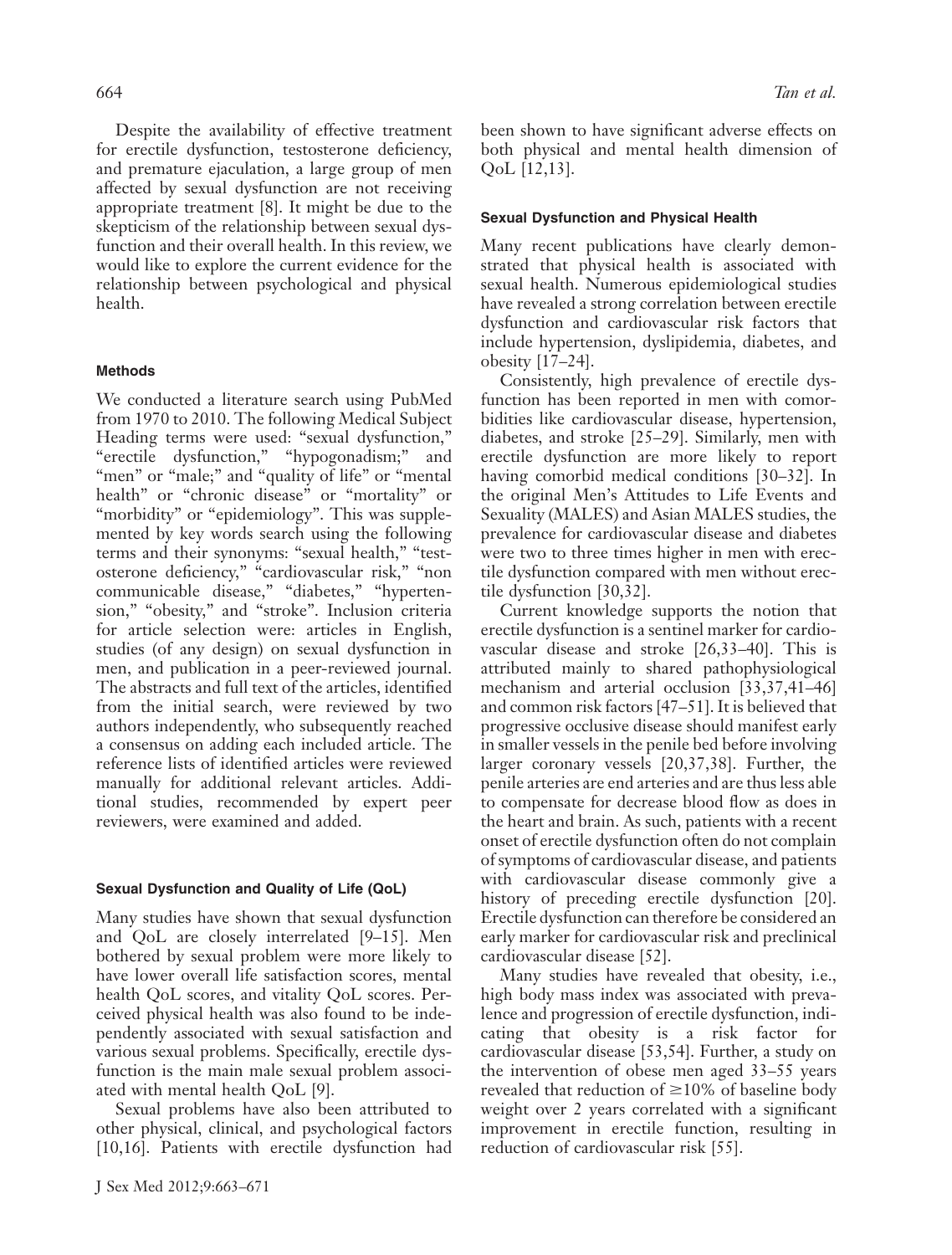The pioneering work of Thompson et al. showed prospectively a group of asymptomatic, healthy men who had, or developed, erectile dysfunction and then subsequently developed cardiovascular events [21]. This strong association between erectile dysfunction and subsequent development of cardiovascular events and risk of cardiovascular mortality is further confirmed by the Olmsted County Study and the Massachusetts Male Aging Study (MMAS) cohort study [56,57]. Erectile dysfunction was also shown to predict multiple end points of various adverse cardiac events in both low [21,58] and high [59,60] cardiovascular risk population. The Thompson Prostate Cancer Prevention Trial study showed that in the 40–69 years age group, men with erectile dysfunction have about a twofold greater risk of cardiovascular disease than men without erectile dysfunction [21]. The Olmsted Country Study on community dwelling men showed that erectile dysfunction was associated with about 80% higher risk of subsequent coronary artery disease, especially in the younger age group [56].

In the MMAS prospective study that followed 40–70 year old men for 15 years, erectile dysfunction was positively associated with all causes of mortality and cardiovascular mortality in age and multivariate adjusted models [57]. Men with erectile dysfunction had a 26% higher risk of all-cause mortality and a 43% higher risk of death due to cardiovascular disease compared with men without erectile dysfunction. Erectile dysfunction was found to be comparable with a number of conventional risk factors such as hypertension, diabetes, and self-assessment of health [57]. In this study, erectile dysfunction was however not associated with other causes of mortality like cancer mortality.

The findings from these three key studies have major clinical and public health implications especially in the promotion of men's health. The advent of effective oral medications for treatment of erectile dysfunction has prompted a huge population of men to seek treatment, providing the primary care physicians an opportunity to predict, detect, and treat men for cardiometabolic disease (cardiovascular disease and diabetes). The reported prevalence of silent coronary artery disease in patients with erectile dysfunction, ranged between 8% and 56% [20,60]. This observation is also supported by a study by Mulhall et al. showing men with vasculogenic erectile dysfunction had between six- to tenfold increased incidences of abnormal stress echocardiogram [61].

As 66% of sudden cardiac deaths and 20% of nonsudden cardiac deaths occur in patients without a history of coronary artery disease, and the fact that 70% of all erectile dysfunction is vascular in origin, physicians should pay particular attention to all men presenting with erectile dysfunction [62,63]. Furthermore, a large scale study of 25,650 men revealed a 75% increase risk of peripheral vascular disease in men with preexisting erectile dysfunction [64]. Often, the appearance of erectile dysfunction precedes symptomatic cardiovascular diseases by 1 to 5 years [21]. Educating and impressing men on the link between erectile dysfunction and cardiometabolic disease will motivate men to adhere to lifestyle modifications in primary and secondary prevention of the diseases.

Current knowledge has clearly shown the close association between erectile dysfunction and cardiometabolic disease and risk factors. This link is particularly strong for men above 50 years of age and with existing cardiovascular risk factors. There is still a large population of younger and healthy men with symptoms suggestive of organic erectile dysfunction of long duration and yet current cardiovascular assessments do not show any abnormalities [65]. There is definitely a need to conduct studies to detect subtle or early abnormalities of the penile vasculature both hemodynamically and biochemically. Confirmation of any physiological or biochemical disarrangement is vital to instill prophylactic or preventive measures.

The other common conditions affecting men's sexual health are testosterone deficiency and premature ejaculation. Testosterone deficiency is a clinical and biochemical syndrome, frequently associated with age and comorbidities. It may affect the function of many bodily systems resulting in significant decline in the QoL including sexual dysfunction [66].

The clinical manifestations of testosterone deficiency are variable. Sexual dysfunctions like hypoactive sexual desire, erectile dysfunction, and delayed ejaculations are prominent presenting symptoms [67]. Other presenting features that affect physical health and QoL include visceral obesity, diminished muscle mass, muscle strength, bone mineral density, and alterations in spatial cognitions and mood [66]. Observational studies, both cross-sectional and prospective cohort studies, have revealed that testosterone deficiency is frequently associated with metabolic diseases [68–80]. Low testosterone is significantly associated with obesity (relative risk 2.38), type 2 diabetes (relative risk 2.1), metabolic syndrome and its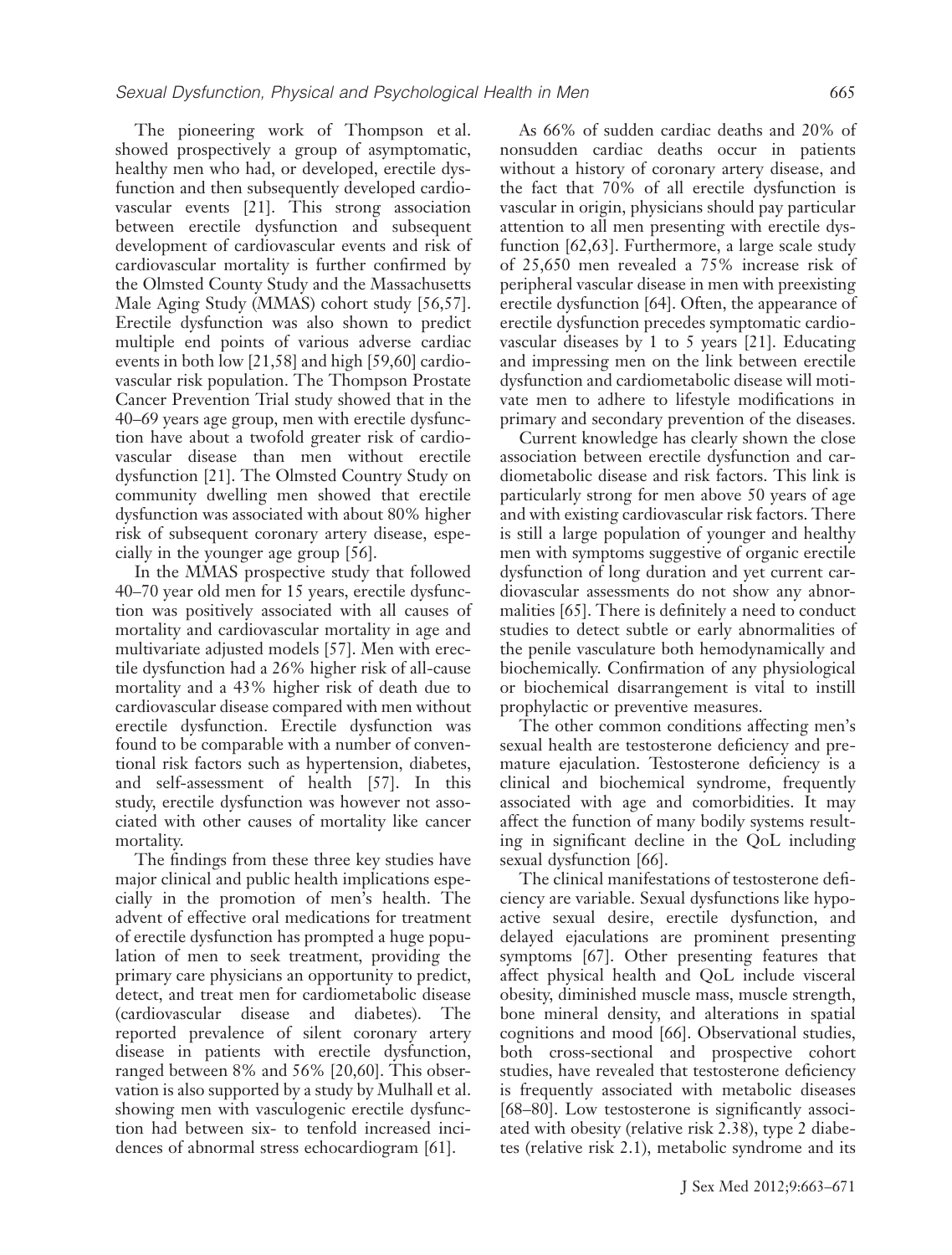components, and insulin resistance [68–70]. The triad consisting of erectile dysfunction, metabolic syndrome, and testosterone deficiency is very prevalent and commonly reported [71–73]. Many cohort studies have shown that low testosterone levels predict type 2 diabetes and metabolic syndrome. Similarly, obesity, type 2 diabetes, and metabolic syndrome predict subsequent testosterone deficiency [77–80]. A meta-analysis by Isidori and colleagues revealed favorable results of testosterone replacement therapy with respect to decline in total fat mass and improvement in lean body mass [81].

Testosterone has been widely accepted as detrimental to the cardiovascular system. However, numerous epidemiological studies have suggested otherwise [82]. Nearly all epidemiological studies have revealed that high testosterone is not associated with cardiovascular disease [82]. The majority of studies have shown that testosterone level is inversely related to most cardiovascular risk factors and degree of atherosclerosis [82]. A majority of cohort studies revealed no correlation between testosterone levels and subsequent cardiovascular morbidity or mortality [82]. However, at least three recent studies have suggested significant correlations between low testosterone levels and either cardiovascular or all-cause mortalities [83–85]. Of concern to us are sporadic cohort studies that have reported weak but definite correlation between androgen levels and cardiovascular mortality [86–88]. More long-term, large scale, prospective randomized controlled trials of testosterone therapy looking at cardiovascular parameters and mortalities are urgently needed.

Premature ejaculation, which affects 30% of men in all age groups, is still a very stigmatized and distressing medical condition. Premature ejaculation is quoted as the most common sexual problem, and it is threefold more prevalent than erectile dysfunction in men below 40 years of age [10]. Current knowledge on premature ejaculation as a genuine organic sexual dysfunction related to serotonin dysregulation [89,90] and its association with medical conditions like prostatitis, chronic pelvic pain syndrome, varicocoele, and thyroid disease [91–93] provide both physicians and patients, especially in the younger age group, an excellent platform to engage in health consultation and promotions. The advent of effective oral medication, specifically designed for premature ejaculation, and the dissemination of awareness of this common distressing sexual problems will provide a legitimate opportunity for men to seek medical consultation.

# **Sexual Dysfunction and Psychological Health**

Besides QoL and physical health, sexual dysfunction is also related to psychological health. Depression is often seen in men with sexual dysfunction. In a study in Malaysia, men with erectile dysfunction had significantly higher geriatric depression scores compared with men without erectile dysfunction; i.e., a higher proportion of men with erectile dysfunction suffered from depression [94]. In Japan, it was shown that the odds ratio for an association between erectile dysfunction and depression was 2.02 [95]. In a crossnational study between Brazil, Italy, Japan, and Malaysia, depression was shown to be associated with erectile dysfunction in a graded manner, and men with erectile dysfunction were 2.09 times more likely to have depression [96].

In the study by Araujo et al., the estimated odds ratio for erectile dysfunction was 1.82 in the presence of depressive symptoms. What was more important was that they showed that this relationship between depressive symptoms and erectile dysfunction was independent of important aging and para-aging confounders, such as demographic, anthropometric and lifestyle factors, health status, medication use, and hormones [97]. Besides depression itself, antidepressant medication use also may cause erectile dysfunction. Conversely, it has also been shown that erectile dysfunction independently may cause or exacerbate depressive moods [98].

The diagnosis of depression among erectile dysfunction patients is affected by the manner by which it is diagnosed. When Strand et al. used categorical diagnosis such as the Diagnostic and Statistical Manual of Mental Disorders (DSM-IV), only a small number of erectile dysfunction patients were noted to be depressed. However, when measured dimensionally using the Brief Symptom Inventory, significant elevations of depression and other dysphoric affects were revealed. This demonstrates an important fact that men with erectile dysfunction are affectively distressed but infrequently meet the criteria for categorical DSM-IV depression [99].

Hypogonadism is also associated with depression. Levels of testosterone have been shown to be lower in depressed patients than in nondepressed individuals [100–104]. This relationship between low levels of testosterone and depression is more obvious in aging men. Elderly men who have depression or dysthymic disorder appear to have lower testosterone levels compared with nonde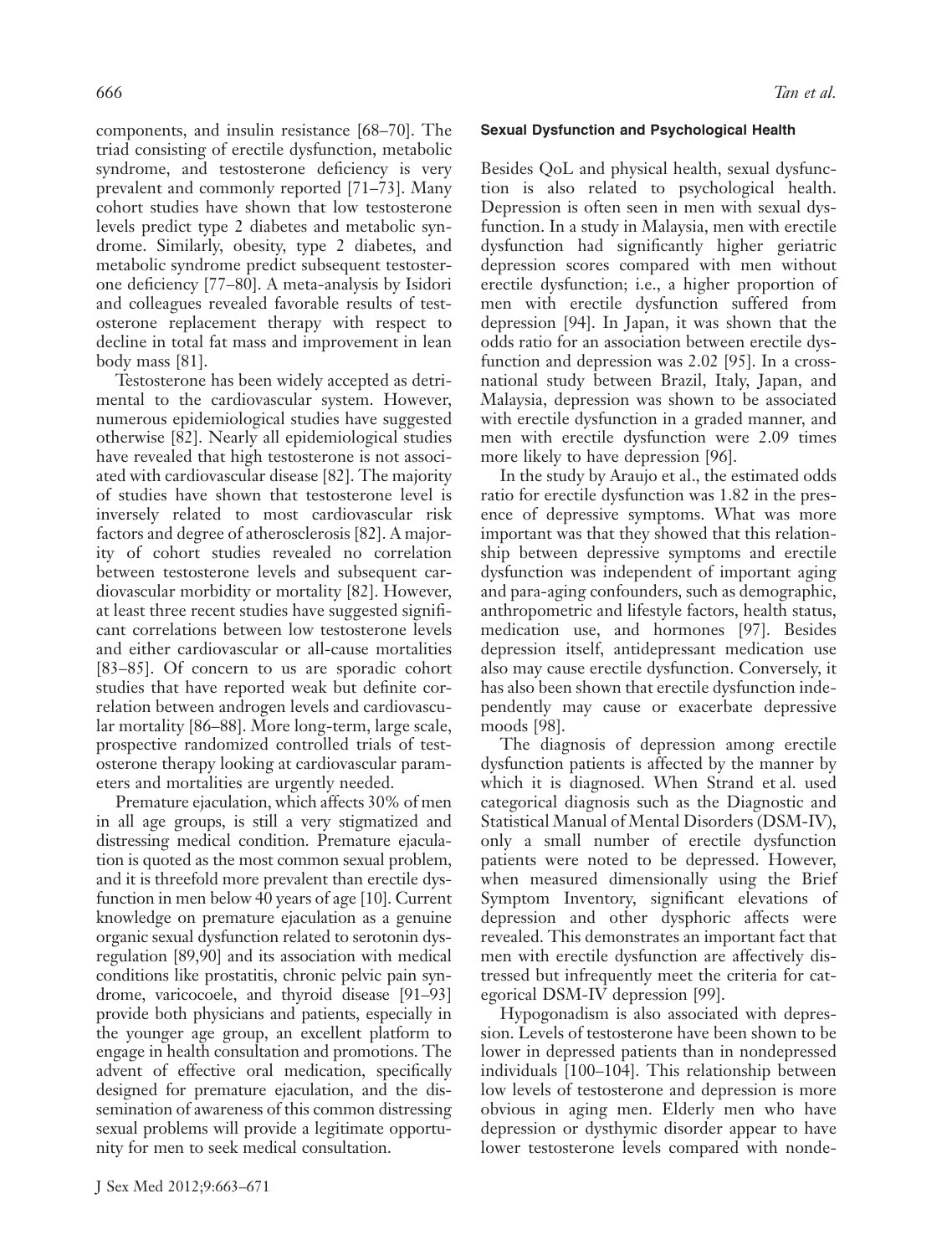pressed elderly men [105–112]. Decreased testosterone levels were also seen in patients with schizophrenia who present with a depressive episode [113–115]. In a study in Asia, 30% of the hypogonadal men were found to have mild/ moderate depression whereas 9.37% had severe depression [116]. This relationship between hypogonadism and depression is further strengthened by a systematic review and meta-analysis that concluded testosterone therapy may have an antidepressant effect in depressed patients, especially those with hypogonadism [117].

Serum testosterone level in the body is also greatly influenced by an individual's emotional state. A sustained reduction in testosterone secretion can occur when faced with life stresses such as those caused by work or relationships. Positive emotional states on the other hand, will increase testosterone production [118]. Sleep deprivation has also been shown to cause low testosterone levels [119].

For premature ejaculation, the association with mental health was confirmed in a recent study from Malaysia, where the Hospital Anxiety and Depression Scale (HADS) was used to measure the psychological impact. In this study, the odds of having anxiety and depression among men with premature ejaculation were 2.83 (95% CI =  $1.45-$ 5.54) and 2.08 (95% CI =  $0.97-4.44$ ), respectively. It was also noted that the higher the HADS score, the higher was the prevalence of premature ejaculation. The prevalence of premature ejaculation was 13.6%, 41.5%, and 68.6% in those with low  $(0-7)$ , medium  $(8-10)$ , or high  $(>11)$  HADS scores, respectively [120].

# **Conclusion**

Awareness of erectile dysfunction, testosterone deficiency, and premature ejaculation has increased substantially, and discussion on these issues between patients and health professionals is more open, less stigmatized, and easier to initiate, especially if the discussion is contextualized and confined to serious medical diseases. Men's sexual dysfunction including testosterone deficiency syndrome should be highlighted as not just QoL but also as life-threatening issues.

Primary care physicians should be aware of the various sexual dysfunction issues and their relationship to various life-threatening medical conditions and diseases. In the promotion and maintenance of men's health, the front line physicians should focus on age-specific clinical evaluation and provide the appropriate preventive or interventional measures.

There is a need for screening for all sexual dysfunction men for their physical as well as psychological health. Public health authorities also have a role in creating awareness by disseminating knowledge on this issue. Men's sexual health across all age groups is indeed intimately related to men's physical and mental health.

There is also a need for further research on the association of cardiovascular risks among young, healthy men with symptoms of erectile dysfunction. Research to detect subtle or early abnormalities of the penile vasculature both hemodynamically and biochemically will help in the formulation of prophylactic and preventive measures. Besides that, more robust, long-term, large scale, prospective randomized controlled trials of testosterone therapy looking at cardiovascular parameters and mortalities are urgently needed to confirm the benefits and safety of testosterone therapy. The association between premature ejaculation and physical health is another area that needs to be addressed.

**Corresponding Author:** Christopher C.K. Ho, FICS, Department of Surgery, Universiti Kebangsaan Malaysia Medical Centre, Jalan Yaacob Latif, Bandar Tun Razak, Cheras, Kuala Lumpur 56000, Malaysia. Tel: +60391456202; Fax: +60391456684; E-mail: chrisckho2002@yahoo.com

*Conflict of Interest:* None.

## **Statement of Authorship**

*Category 1*

- **(a) Conception and Design** Hui Meng Tan; Christopher C.K. Ho
- **(b) Acquisition of Data** Hui Meng Tan; Christopher C.K. Ho
- **(c) Analysis and Interpretation of Data** Hui Meng Tan; Christopher C.K. Ho

# *Category 2*

- **(a) Drafting the Article**
- Hui Meng Tan; Christopher C.K. Ho **(b) Revising It for Intellectual Content**
- Christopher C.K. Ho; Seng Fah Tong

# *Category 3*

**(a) Final Approval of the Completed Article** Hui Meng Tan; Christopher C.K. Ho; Seng Fah Tong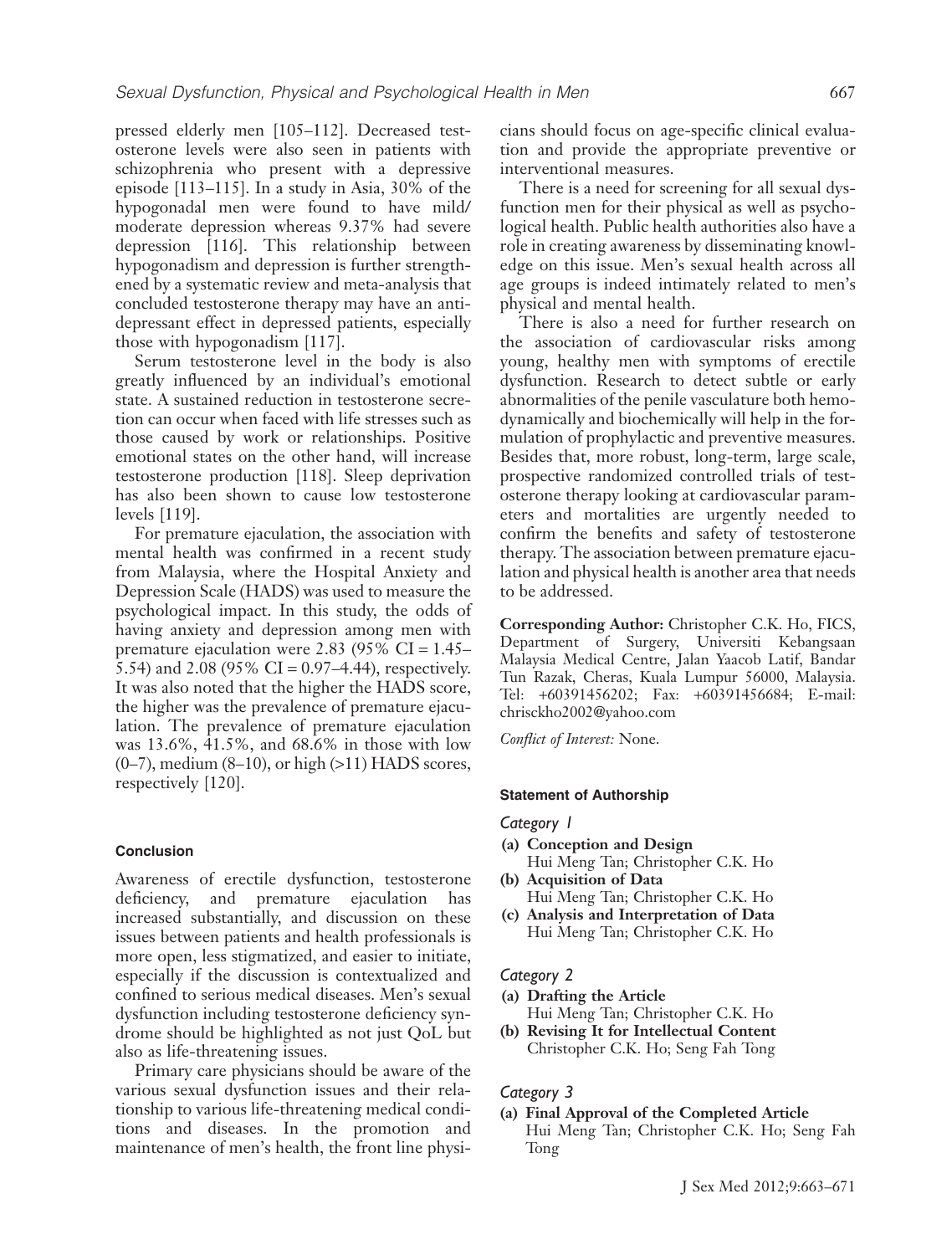#### **References**

- 1 World Health Organization. Defining sexual health. Report of a technical consultation on sexual health 28–31 January 2002, Geneva. WHO: Geneva 2006, 5pp. Available at http://www. who.int/reproductivehealth/publications/sexual\_health/ defining\_sexual\_health.pdf (accessed January 15, 2011).
- 2 Aytac IA, Mckinlay JB, Krane RJ. The likely worldwide increase in erectile dysfunction between 1995 and 2025 and some possible policy conquences. BJU Int 1999;84:50–6.
- 3 Tan HM, Marumo K, Yang DY, Hwang TI, Ong ML. Sex among Asian men and women: The Global Better Sex Survey in Asia. Int J Urol 2009;16:507–14.
- 4 Feldman HA, Goldstein I, Hatzichristou DG, Krane RJ, McKinlay JB. Impotence and its medical and psychosocial correlates: Results of the Massachusetts Male Aging Study. J Urol 1994;151:54–61.
- 5 Corona G, Lee DM, Forti G, O'Connor DB, Maggi M, O'Neill TW, Pendleton N, Bartfai G, Boonen S, Casanueva FF, Finn JD, Giwercman A, Han TS, Huhtaniemi IT, Kula K, Lean ME, Punab M, Silman AJ, Vanderschueren D, Wu FC, the EMAS Study Group. Age-related changes in general and sexual health in middle-aged and older men: Results from the European Male Ageing Study (EMAS). J Sex Med 2010;7:1362–80.
- 6 Orwoll E, Lambert LC, Marshall LM, Phipps K, Blank J, Barrett-Connor E, Cauley J, Ensrud K, Cummings S. Testosterone and estradiol among older men. J Clin Endocrinol Metab 2006;91:1336–44.
- 7 Araujo AB, Esche GR, Kupelian V, O'Donnell AB, Travison TG, Williams RE, Clark RV, McKinlay JB. Prevalence of symptomatic androgen deficiency in men. J Clin Endocrinol Metab 2007;92:4241–7.
- 8 Nicolosi A, Glasser DB, Kim SC, Marumo K, Laumann EO, GSSAB Investigators' Group. Sexual behaviour and dysfunction and help-seeking patterns in adults aged 40–80 years in the urban population of Asian countries. BJU Int 2005;95:609–14.
- 9 Lau JT, Kim JH, Tsui HY. Prevalence of male and female sexual problems, perceptions related to sex and association with quality of life in a Chinese population: A populationbased study. Int J Impot Res 2005;17:494–505.
- 10 Laumann EO, Paik A, Rosen RC. Sexual dysfunction in the United States: Prevalence and predictors. JAMA 1999;281: 537–44.
- 11 Sánchez-Cruz JJ, Cabrera-León A, Martín-Morales A, Fernández A, Burgos R, Rejas J. Male erectile dysfunction and health-related quality of life. Eur Urol 2003;44:245–53.
- 12 Fujisawa M, Sawada K, Okada H, Arakawa S, Saito S, Kamidono S. Evaluation of health-related quality of life in patients treated for erectile dysfunction with viagra (sildenafil citrate) using SF-36 score. Arch Androl 2002;48:15–21.
- 13 Giuliano F, Peña BM, Mishra A, Smith MD. Efficacy results and quality-of-life measures in men receiving sildenafil citrate for the treatment of erectile dysfunction. Qual Life Res 2001;10:359–69.
- 14 Litwin MS, Nied RJ, Dhanani N. Health-related quality of life in men with erectile dysfunction. J Gen Intern Med 1998;13:159–66.
- 15 Olfson M, Uttaro T, Carson WH, Tafesse E. Male sexual dysfunction and quality of life in schizophrenia. J Clin Psychiatry 2005;66:331–8.
- 16 Incrocci L, Slob AK, Levendag PC. Sexual (dys)function after radiotherapy for prostate cancer: A review. Int J Radiat Oncol Biol Phys 2002;52:681–93.
- 17 Feldman HA, Johannes CB, Derby CA, Kleinman KP, Mohr BA, Araujo AB, McKinlay JB. Erectile dysfunction and coronary risk factors: Prospective results from the Massachusetts Male Aging Study. Prev Med 2000;30:328–38.
- 18 Wei M, Macera CA, Davis DR, Hornung CA, Nankin HR, Blair SN. Total cholesterol and high density lipoprotein cholesterol as important predictors of erectile dysfunction. Am J Epidemiol 1994;140:930–7.
- 19 Giuliano FA, Leriche A, Jaudinot EO, de Gendre AS. Prevalence of erectile dysfunction among 7689 patients with diabetes or hypertension, or both. Urology 2004;64:1196– 201.
- 20 Montorsi P, Ravagnani PM, Galli S, Rotatori F, Briganti A, Salonia A, Rigatti P, Montorsi F. The artery size hypothesis: A macrovascular link between erectile dysfunction and coronary artery disease. Am J Cardiol 2005;96:19M–23M.
- 21 Thompson IM, Tangen CM, Goodman PJ, Probstfield JL, Moinpour CM, Coltman CA. Erectile dysfunction and subsequent cardiovascular disease. JAMA 2005;294:2996– 3002.
- 22 El-Sakka AI. Association of risk factors and medical comorbidities with male sexual dysfunctions. J Sex Med 2007;4: 1691–700.
- 23 Mulhall J, Teloken P, Brock G, Kim E. Obesity, dyslipidemias and erectile dysfunction: A report of a subcommittee of the sexual medicine society of North America. J Sex Med 2006;3: 778–86.
- 24 Sun P, Cameron A, Seftel A, Shabsigh R, Niederberger C, Guay A. Erectile dysfunction—An observable marker of diabetes mellitus? A large national epidemiological study. J Urol 2006;176:1081–5.
- 25 Solomon H, Man JW, Wierzbicki AS, Jackson G. Relation of erectile dysfunction to angiographic coronary artery disease. Am J Cardiol 2003;91:230–1.
- 26 Montorsi F, Briganti A, Salonia A, Rigatti P, Margonato A, Macchi A, Galli S, Ravagnani PM, Montorsi P. Erectile dysfunction prevalence, time of onset and association with risk factors in 300 consecutive patients with acute chest pain and angiographically documented coronary artery disease. Eur Urol 2003;44:360–4.
- 27 Burchardt M, Burchardt T, Anastasiadis AG, Kiss AJ, Shabsigh A, de La Taille A, Pawar RV, Baer L, Shabsigh R. Erectile dysfunction is a marker for cardiovascular complications and psychological functioning in men with hypertension. Int J Impot Res 2001;13:276–81.
- 28 Korpelainen JT, Kauhanen ML, Kemola H, Malinen U, Myllylä VV. Sexual dysfunction in stroke patients. Acta Neurol Scand 1998;98:400–5.
- 29 Virag R, Bouilly P, Frydman D. Is impotence an arterial disorder? A study of arterial risk factors in 440 impotent men. Lancet 1985;1:181–4.
- 30 Rosen RC, Fisher WA, Eardley I, Niederberger C, Nadel A, Sand M, Men's Attitudes to Life Events and Sexuality (MALES) Study. The multinational Men's Attitudes to Life Events and Sexuality (MALES) study: I. Prevalence of erectile dysfunction and related health concerns in the general population. Curr Med Res Opin 2004;20:607–17.
- 31 Khoo EM, Tan HM, Low WY. Erectile dysfunction and comorbidities in aging men: An urban cross-sectional study in Malaysia. J Sex Med 2008;5:2925–34.
- 32 Tan HM, Low WY, Ng CJ, Chen KK, Sugita M, Ishii N, Marumo K, Lee SW, Fisher W, Sand M. Prevalence and correlates of erectile dysfunction (ED) and treatment seeking for ED in Asian men: The Asian Men's Attitudes to Life Events and Sexuality (MALES) study. J Sex Med 2007;4: 1582–92.
- 33 Billups KL. Sexual dysfunction and cardiovascular disease: Integrative concepts and strategies. Am J Cardiol 2005;96: 57M–61M.
- 34 Billups KL, Bank AJ, Padma-Nathan H, Katz SD, Williams RA. Erectile dysfunction as a harbinger for increased cardiometabolic risk. Int J Impot Res 2008;20:236–42.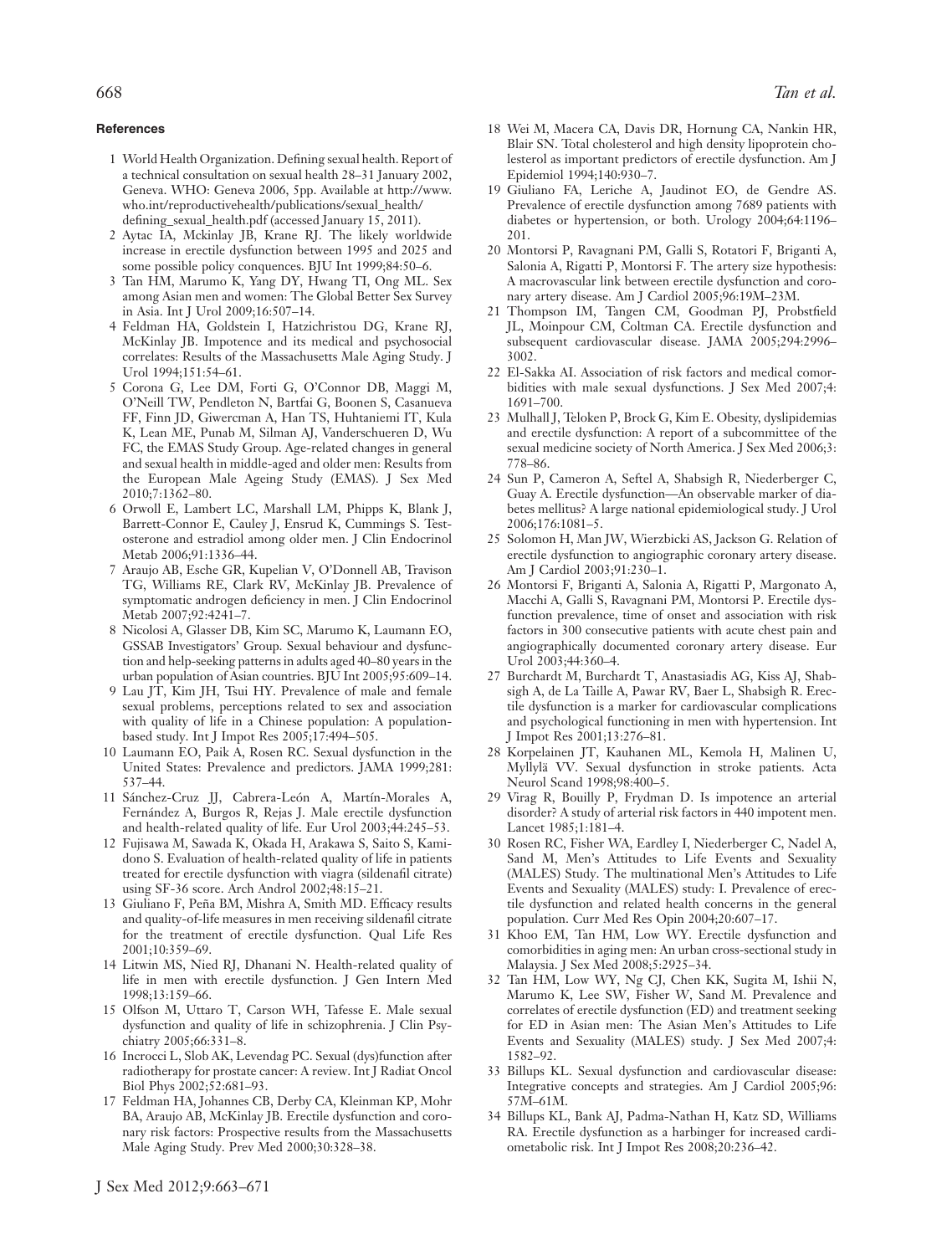- 35 Greenstein A, Chen J, Miller H, Matzkin H, Villa Y, Braf Z. Does severity of ischemic coronary disease correlate with erectile function? Int J Impot Res 1997;9:123–6.
- 36 Montorsi P, Ravagnani PM, Galli S, Rotatori F, Veglia F, Briganti A, Salonia A, Dehò F, Rigatti P, Montorsi F, Fiorentini C. Association between erectile dysfunction and coronary artery disease. Role of coronary clinical presentation and extent of coronary vessels involvement: The COBRA trial. Eur Heart J 2006;27:2632–9.
- 37 Montorsi P, Ravagnani PM, Galli S, Rotatori F, Briganti A, Salonia A, Dehò F, Montorsi F. Common grounds for erectile dysfunction and coronary artery disease. Curr Opin Urol 2004;14:361–5.
- 38 Montorsi P, Montorsi F, Schulman CC. Is erectile dysfunction the "tip of the iceberg" of a systemic vascular disorder? Eur Urol 2003;44:352–4.
- 39 Morley JE, Korenman SG, Kaiser FE, Mooradian AD, Viosca SP. Relationship of penile brachial pressure index to myocardial infarction and cerebrovascular accidents in older men. Am J Med 1988;84:445–8.
- 40 Ponholzer A, Temml C, Obermayr R, Wehrberger C, Madersbacher S. Is erectile dysfunction an indicator for increased risk of coronary heart disease and stroke? Eur Urol 2005;48: 512–8.
- 41 Ganz P. Erectile dysfunction: Pathophysiologic mechanisms pointing to underlying cardiovascular disease. Am J Cardiol 2005;96:8M–12M.
- 42 Guay AT. ED2: Erectile dysfunction = endothelial dysfunction. Endocrinol Metab Clin North Am 2007;36:453–63.
- 43 Guay AT. Relation of endothelial cell function to erectile dysfunction: Implications for treatment. Am J Cardiol 2005;96:52M–6M.
- 44 Jones RW, Rees RW, Minhas S, Ralph D, Persad RA, Jeremy JY. Oxygen free radicals and the penis. Expert Opin Pharmacother 2002;3:889–97.
- 45 Maas R, Schwedhelm E, Albsmeier J, Böger RH. The pathophysiology of erectile dysfunction related to endothelial dysfunction and mediators of vascular function. Vasc Med 2002;7:213–25.
- 46 Solomon H, Man JW, Jackson G. Erectile dysfunction and the cardiovascular patient: Endothelial dysfunction is the common denominator. Heart 2003;89:251–3.
- 47 Rosen RC, Wing R, Schneider S, Gendrano N 3rd. Epidemiology of erectile dysfunction: The role of medical comorbidities and lifestyle factors. Urol Clin North Am 2005;32: 403–17.
- 48 Bacon CG, Mittleman MA, Kawachi I, Giovannucci E, Glasser DB, Rimm EB. Sexual function in men older than 50 years of age: Results from the health professionals follow-up study. Ann Intern Med 2003;139:161–8.
- 49 Bacon CG, Mittleman MA, Kawachi I, Giovannucci E, Glasser DB, Rimm EB. A prospective study of risk factors for erectile dysfunction. J Urol 2006;176:217–21.
- 50 Derby CA, Mohr BA, Goldstein I, Feldman HA, Johannes CB, McKinlay JB. Modifiable risk factors and erectile dysfunction: Can lifestyle changes modify risk? Urology 2000;56:302–6.
- 51 Fung MM, Bettencourt R, Barrett-Connor E. Heart disease risk factors predict erectile dysfunction 25 years later: The Rancho Bernardo study. J Am Coll Cardiol 2004;43:1405– 11.
- 52 Jackson G, Rosen RC, Kloner RA, Kostis JB. The second Princeton consensus on sexual dysfunction and cardiac risk: New guidelines for sexual medicine. J Sex Med 2006;3:28–36.
- 53 Travison TG, Shabsigh R, Araujo AB, Kupelian V, O'Donnell AB, McKinlay JB. The natural progression and remission of erectile dysfunction: Results from the Massachusetts Male Aging Study. J Urol 2007;177:241–6.
- 54 Tan HM, Ng CJ, Low WY, Khoo EM, Yap PK, Tan WS. The Subang Men's Health research—A multiethnic community based study. Aging Male 2007;10:111.
- 55 Esposito K, Giugliano F, Di Palo C, Giugliano G, Marfella R, D'Andrea F, D'Armiento M, Giugliano D. Effect of lifestyle changes on erectile dysfunction in obese men: A randomized controlled trial. JAMA 2004;291:2978– 84.
- 56 Inman BA, Sauver JL, Jacobson DJ, McGree ME, Nehra A, Lieber MM, Roger VL, Jacobsen SJ. A population-based, longitudinal study of erectile dysfunction and future coronary artery disease. Mayo Clin Proc 2009;84:108–13.
- 57 Araujo AB, Travison TG, Ganz P, Chiu GR, Kupelian V, Rosen RC, Hall SA, McKinlay JB. Erectile dysfunction and mortality. J Sex Med 2009;6:2445–54.
- 58 Schouten BW, Bohnen AM, Bosch JL, Bernsen RM, Deckers JW, Dohle GR, Thomas S. Erectile dysfunction prospectively associated with cardiovascular disease in the Dutch general population: Results from the Krimpen Study. Int J Impot Res 2008;20:92–9.
- 59 Gazzaruso C, Solerte SB, Pujia A, Coppola A, Vezzoli M, Salvucci F, Valenti C, Giustina A, Garzaniti A. Erectile dysfunction as a predictor of cardiovascular events and death in diabetic patients with angiographically proven asymptomatic coronary artery disease: A potential protective role for statins and 5-phosphodiesterase inhibitors. J Am Coll Cardiol 2008;51:2040–4.
- 60 Gazzaruso C, Giordanetti S, De Amici E, Bertone G, Falcone C, Geroldi D, Fratino P, Solerte SB, Garzaniti A. Relationship between erectile dysfunction and silent myocardial ischemia in apparently uncomplicated type 2 diabetic patients. Circulation 2004;110:22–6.
- 61 Mulhall J, Teloken P, Barnas J. Vasculogenic erectile dysfunction is a predictor of abnormal stress echocardiography. J Sex Med 2009;6:820–5.
- 62 Thom T, Haase N, Rosamond W, Howard VJ, Rumsfeld J, Manolio T, Zheng ZJ, Flegal K, O'Donnell C, Kittner S, Lloyd-Jones D, Goff DC Jr, Hong Y, Adams R, Friday G, Furie K, Gorelick P, Kissela B, Marler J, Meigs J, Roger V, Sidney S, Sorlie P, Steinberger J, Wasserthiel-Smoller S, Wilson M, Wolf P, American Heart Association Statistics Committee and Stroke Statistics Subcommittee. Heart disease and stroke statistics—2006 update: A report from the American Heart Association Statistics Committee and Stroke Statistics Subcommittee. Circulation 2006;113:e85–151.
- 63 Goldstein I. Male sexual circuitry. Working Group for the Study of Central Mechanisms in Erectile Dysfunction. Sci Am 2000;283:70–5.
- 64 Blumentals WA, Gomez-Caminero A, Joo S, Vannappagari V. Is erectile dysfunction predictive of peripheral vascular disease? Aging Male 2003;6:217–21.
- 65 Kaiser DR, Billups K, Mason C, Wetterling R, Lundberg JL, Bank AJ. Impaired brachial artery endothelium-dependent and -independent vasodilation in men with erectile dysfunction and no other clinical cardiovascular disease. J Am Coll Cardiol 2004;43:179–84.
- 66 Brawer MK. Testosterone replacement in men with andropause: An overview. Rev Urol 2004;6(suppl 6):S9–15.
- 67 Buvat J, Maggi M, Gooren L, Guay AT, Kaufman J, Morgentaler A, Schulman C, Tan HM, Torres LO, Yassin A, Zitzmann M. Endocrine aspects of male sexual dysfunctions. J Sex Med 2010;7:1627–56.
- 68 Mulligan T, Frick MF, Zuraw QC, Stemhagen A, McWhirter C. Prevalence of hypogonadism in males aged at least 45 years: The HIM study. Int J Clin Pract 2006;60: 762–9.
- 69 Muller M, Grobbee DE, den Tonkelaar I, Lamberts SW, van der Schouw YT. Endogenous sex hormones and metabolic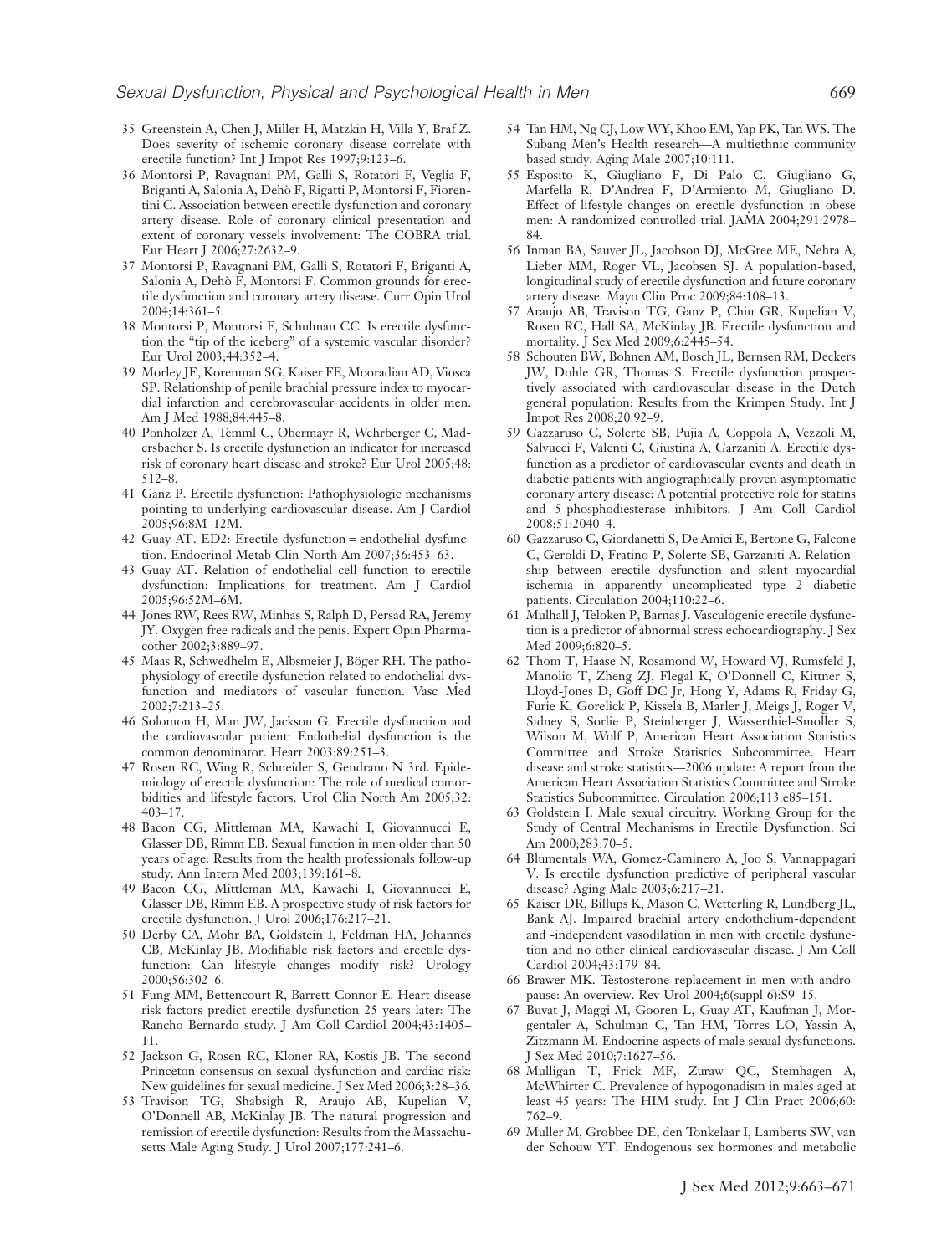syndrome in aging men. J Clin Endocrinol Metab 2005; 90:2618–23.

- 70 Kaplan SA, Meehan AG, Shah A. The age related decrease in testosterone is significantly exacerbated in obese men with the metabolic syndrome. What are the implications for the relatively high incidence of erectile dysfunction observed in these men? J Urol 2006;176(Pt 1):1524–7.
- 71 Corona G, Mannucci E, Schulman C, Petrone L, Mansani R, Cilotti A, Balercia G, Chiarini V, Forti G, Maggi M. Psychobiologic correlates of the metabolic syndrome and associated sexual dysfunction. Eur Urol 2006;50:595–604.
- 72 Guay A, Jacobson J. The relationship between testosterone levels, the metabolic syndrome (by two criteria), and insulin resistance in a population of men with organic erectile dysfunction. J Sex Med 2007;4(Pt 1):1046–55.
- 73 Shabsigh R, Katz M, Yan G, Makhsida N. Cardiovascular issues in hypogonadism and testosterone therapy. Am J Cardiol 2005;96:67M–72M.
- 74 Stellato RK, Feldman HA, Hamdy O, Horton ES, McKinlay JB. Testosterone, sex hormone-binding globulin, and the development of type 2 diabetes in middle-aged men: Prospective results from the Massachusetts Male Aging Study. Diabetes Care 2000;23:490–4.
- 75 Oh JY, Barrett-Connor E, Wedick NM, Wingard DL, Rancho Bernardo Study. Endogenous sex hormones and the development of type 2 diabetes in older men and women: The Rancho Bernardo study. Diabetes Care 2002;25:55–60.
- 76 Laaksonen DE, Niskanen L, Punnonen K, Nyyssönen K, Tuomainen TP, Valkonen VP, Salonen R, Salonen JT. Testosterone and sex hormone-binding globulin predict the metabolic syndrome and diabetes in middle-aged men. Diabetes Care 2004;27:1036–41.
- 77 Rodriguez A, Muller DC, Metter EJ, Maggio M, Harman SM, Blackman MR, Andres R. Aging, androgens, and the metabolic syndrome in a longitudinal study of aging. J Clin Endocrinol Metab 2007;92:3568–72.
- 78 Laaksonen DE, Niskanen L, Punnonen K, Nyyssönen K, Tuomainen TP, Valkonen VP, Salonen JT. The metabolic syndrome and smoking in relation to hypogonadism in middle-aged men: A prospective cohort study. J Clin Endocrinol Metab 2005;90:712–9.
- 79 Derby CA, Zilber S, Brambilla D, Morales KH, McKinlay JB. Body mass index, waist circumference and waist to hip ratio and change in sex steroid hormones:the Massachusetts Male Ageing Study. Clin Endocrinol (Oxf) 2006;65:125– 31.
- 80 Travison TG, O'Donnell AB, Araujo AB, Matsumoto AM, McKinlay JB. Cortisol levels and measures of body composition in middle-aged and older men. Clin Endocrinol (Oxf) 2007;67:71–7.
- 81 Isidori AM, Giannetta E, Gianfrilli D, Greco EA, Bonifacio V, Aversa A, Isidori A, Fabbri A, Lenzi A. Effects of testosterone on sexual function in men: Results of a meta-analysis. Clin Endocrinol (Oxf) 2005;63:381–94.
- 82 Wu FC, von Eckardstein A. Androgens and coronary artery disease. Endocr Rev 2003;24:183–217.
- 83 Khaw KT, Dowsett M, Folkerd E, Bingham S, Wareham N, Luben R, Welch A, Day N. Endogenous testosterone and mortality due to all causes, cardiovascular disease, and cancer in men: European prospective investigation into cancer in Norfolk (EPIC-Norfolk) Prospective Population Study. Circulation 2007;116:2694–701.
- 84 Laughlin GA, Barrett-Connor E, Bergstrom J. Low serum testosterone and mortality in older men. J Clin Endocrinol Metab 2008;93:68–75.
- 85 Shores MM, Matsumoto AM, Sloan KL, Kivlahan DR. Low serum testosterone and mortality in male veterans. Arch Intern Med 2006;166:1660–5.
- 86 Araujo AB, Kupelian V, Page ST, Handelsman DJ, Bremner WJ, McKinlay JB. Sex steroids and all-cause and cause-specific mortality in men. Arch Intern Med 2007;167:1252–60.
- 87 Maggio M, Lauretani F, Ceda GP, Bandinelli S, Basaria S, Ble A, Egan J, Paolisso G, Najjar S, Jeffrey Metter E, Valenti G, Guralnik JM, Ferrucci L. Association between hormones and metabolic syndrome in older Italian men. J Am Geriatr Soc 2006;54:1832–8.
- 88 Smith GD, Ben-Shlomo Y, Beswick A, Yarnell J, Lightman S, Elwood P. Cortisol, testosterone, and coronary heart disease: Prospective evidence from the Caerphilly study. Circulation 2005;112:332–40.
- 89 Waldinger MD, Berendsen HH, Blok BF, Olivier B, Holstege G. Premature ejaculation and serotonergic antidepressantsinduced delayed ejaculation: The involvement of the serotonergic system. Behav Brain Res 1998;92:111–8.
- 90 Giuliano F. 5-Hydroxytryptamine in premature ejaculation: Opportunities for therapeutic intervention. Trends Neurosci 2007;30:79–84.
- 91 Screponi E, Carosa E, Di Stasi SM, Pepe M, Carruba G, Jannini EA. Prevalence of chronic prostatitis in men with premature ejaculation. Urology 2001;58:198–202.
- 92 Xing JP, Fan JH, Wang MZ, Chen XF, Yang ZS. [Survey of the prevalence of chronic prostatitis in men with premature ejaculation]. Zhonghua Nan Ke Xue 2003;9:451–3.
- 93 Carani C, Isidori AM, Granata A, Carosa E, Maggi M, Lenzi A, Jannini EA. Multicenter study on the prevalence of sexual symptoms in male hypo- and hyperthyroid patients. J Clin Endocrinol Metab 2005;90:6472–9.
- 94 Low WY, Khoo EM, Tan HM, Hew FL, Teoh SH. Depression, hormonal status and erectile dysfunction in the aging male: Results from a community study in Malaysia. J Mens Health Gend 2006;3:263–70.
- 95 Sugimori H, Yoshida K, Tanaka T, Baba K, Nishida T, Nakazawa R, Iwamoto T. Relationships between erectile dysfunction, depression and anxiety in Japanese subjects. J Sex Med 2005;2:390–6.
- 96 Nicolosi A, Moreira E, Villa M, Glasser D. A population study of the association between sexual function, sexual satisfaction and depressive symptoms in men. J Affect Disord 2003;82:235–43.
- 97 Araujo AB, Durante R, Feldman HA, Goldstein I, McKinlay JB. The relationship between depressive symptoms and male erectile dysfunction: Cross-sectional results from the Massachusetts Male Aging Study. Psychosom Med 1998;60:458–65.
- 98 Shiri R, Koskimäki J, Tammela TL, Häkkinen J, Auvinen A, Hakama M. Bidirectional relationship between depression and erectile dysfunction. J Urol 2007;177:669–73.
- 99 Strand J, Wise TN, Fagan PJ, Schmidt CW Jr. Erectile dysfunction and depression: Category or dimension? J Sex Marital Ther 2002;28:175–81.
- 100 Burris AS, Banks SM, Carter CS, Davidson JM, Sherins RJ. A long-term, prospective study of the physiology and behavioral effects of hormone replacement in untreated hypogonadal men. J Androl 1992;13:297–304.
- 101 Baischer W, Koinig G, Hartmann B, Huber J, Langer G. Hypothalamic-pituitary-gonadal axis in depressed premenopausal women: Elevated blood testosterone concentrations compared to normal controls. Psychoneuroendocrinology 1995;20:553–9.
- 102 Osran H, Reist C, Chen CC, Lifrak ET, Chicz-DeMet A, Parker LN. Adrenal androgens and cortisol in major depression. Am J Psychiatry 1993;150:806–9.
- 103 Seidman SN, Walsh BT. Testosterone and depression in aging men. Am J Geriatr Psychiatry 1999;7:18–33.
- 104 Sachar EJ, Halpern F, Rosenfeld RS, Galligher TF, Hellman L. Plasma and urinary testosterone levels in depressed men. Arch Gen Psychiatry 1973;28:15–8.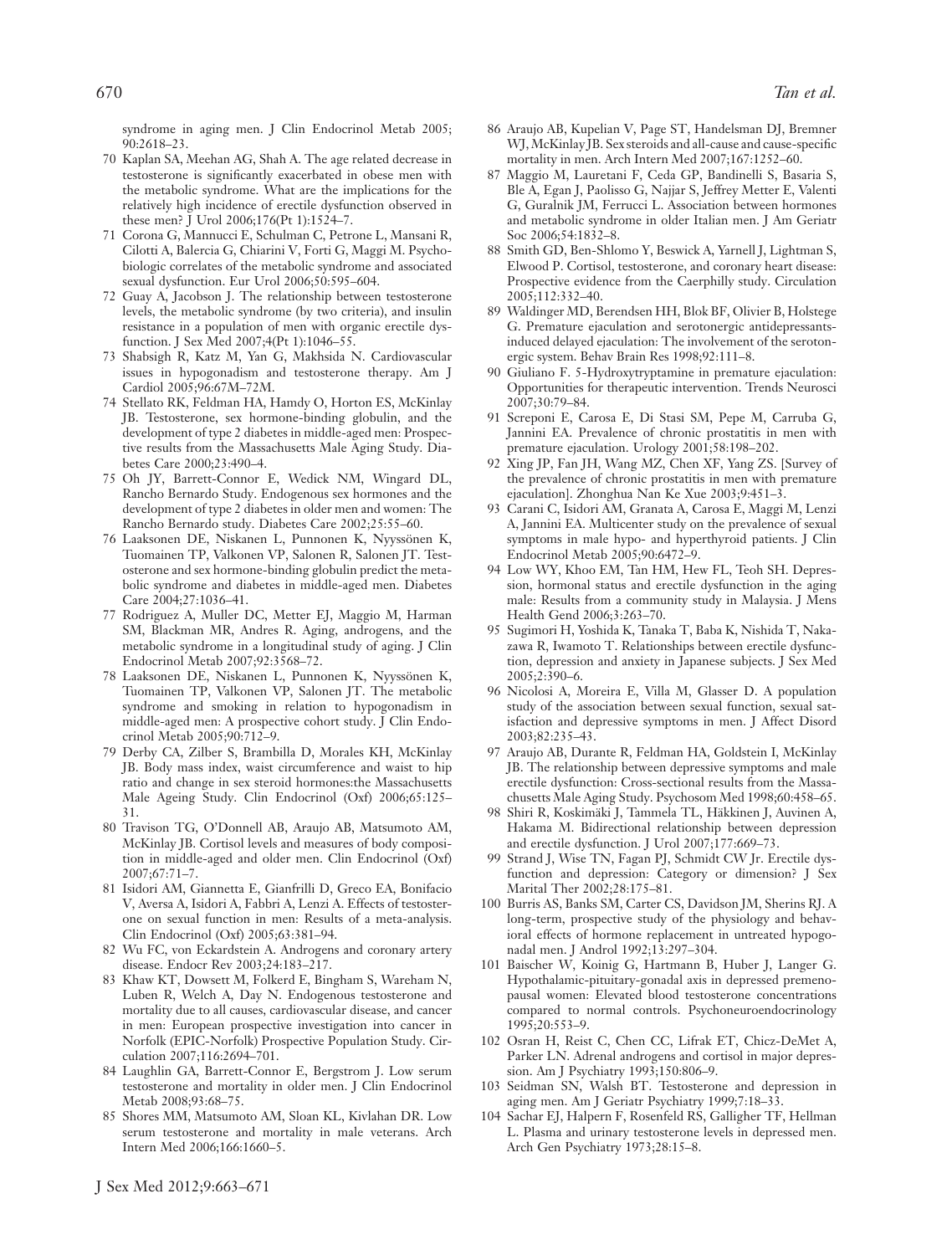- 105 Delhez M, Hansenne M, Legros JJ. Andropause and psychopathology: Minor symptoms rather than pathological ones. Psychoneuroendocrinology 2003;28:863–74.
- 106 Margolese HC. The male menopause and mood: Testosterone decline and depression in the aging male—Is there a link? J Geriatr Psychiatry Neurol 2000;13:93–101.
- 107 Seidman SN, Araujo AB, Roose SP, Devanand DP, Xie S, Cooper TB, McKinlay JB. Low testosterone levels in elderly men with dysthymic disorder. Am J Psychiatry 2002;159: 456–9.
- 108 Rubin RT, Poland RE, Lesser IM. Neuroendocrine aspects of primary endogenous depression. VIII. Pituitary-gonadal axis activity in male patients and matched control subjects. Psychoneuroendocrinology 1989;14:217–29.
- 109 Seidman SN. Testosterone deficiency and mood in aging men: Pathogenic and therapeutic interactions. World J Biol Psychiatry 2003;4:14–20.
- 110 Waltman C, Blackman MR, Chrousos GP, Riemann C, Harman SM. Spontaneous and glucocorticoid-inhibited adrenocorti-cotropic hormone and cortisol secretion are similar in healthy young and old men. J Clin Endocrinol Metab 1991;73:495–502.
- 111 Vermeulen A, Kaufman JM. Ageing of the hypothalamopituitary-testicular axis in men. Horm Res 1995;43:25–8.
- 112 Yoshida NM, Kumano H, Kuboki T. Does the aging males' symptoms scale assess major depressive disorder?: A pilot study. Maturitas 2006;53:171–5.
- 113 Kaneda Y. Possible relationship between testosterone and comorbid major depressive episode in male patients with schizophrenia treated with typical antipsychotic medications. Clin Neuropharmacol 2003;26:291–3.
- 114 Ozcan ME, Banoglu R. Gonadal hormones in schizophrenia and mood disorders. Eur Arch Psychiatry Clin Neurosci 2003;253:193–6.
- 115 Mason JW, Giller EL, Kosten TR. Serum testosterone differences between patients with schizophrenia and those with affective disorder. Biol Psychiatry 1988;23:357–66.
- 116 Low WY, Khoo EM, Tan HM. Hypogonadal men and their quality of life. Aging Male 2007;10:77–87.
- 117 Zarrouf FA, Artz S, Griffith J, Sirbu C, Kommor M. Testosterone and depression: Systematic review and meta-analysis. J Psychiatr Pract 2009;15:289–305.
- 118 Friedl KE, Moore RJ, Hoyt RW, Marchitelli LJ, Martinez-Lopez LE, Askew EW. Endocrine markers of semistarvation in healthy lean men in a multistressor environment. J Appl Physiol 2000;88:1820–30.
- 119 Tyyskä J, Kokko J, Salonen M, Koivu M, Kyröläinen H. Association with physical fitness, serum hormones and sleep during a 15-day military field training. J Sci Med Sport 2010;13:356–9.
- 120 Quek KF, Sallam AA, Ng CH, Chua CB. Prevalence of sexual problems and its association with social, psychological and physical factors among men in a Malaysian population: A cross-sectional study. J Sex Med 2008;5:70–6.